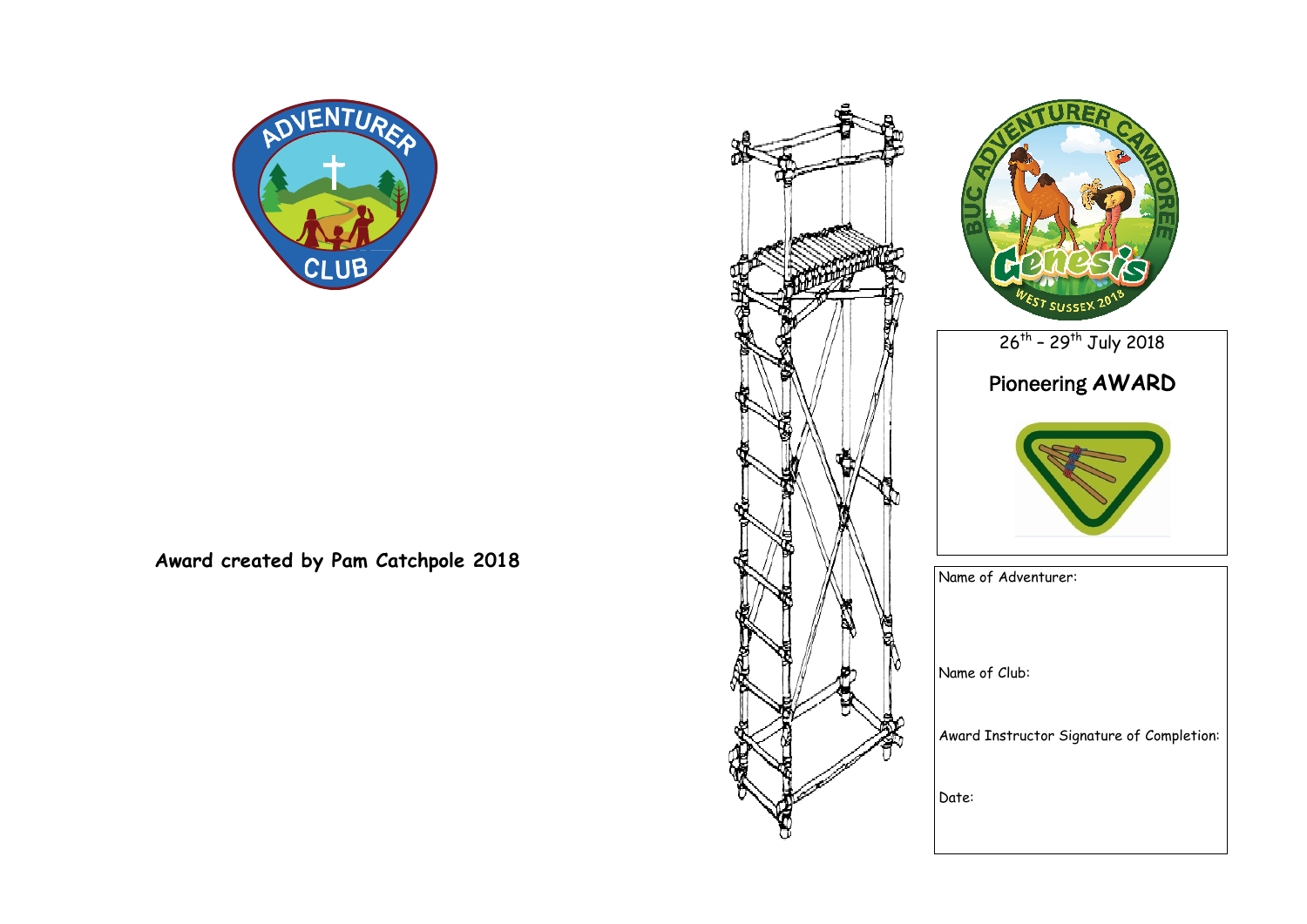## Introduction to the Pioneering Adventurer Award

*Welcome to the workbook for this very new Adventurer Award for the BUC Adventurer Camporee 2018.*

*On the next page you will find the requirements and some creative helps at the end for you to complete the Award. Of course you may complete it back in your clubs, but this booklet gives you the chance to keep all your work together in one piece.*

*Judges 15v13-14 ..."they bound him (Samson) with two new ropes…"*



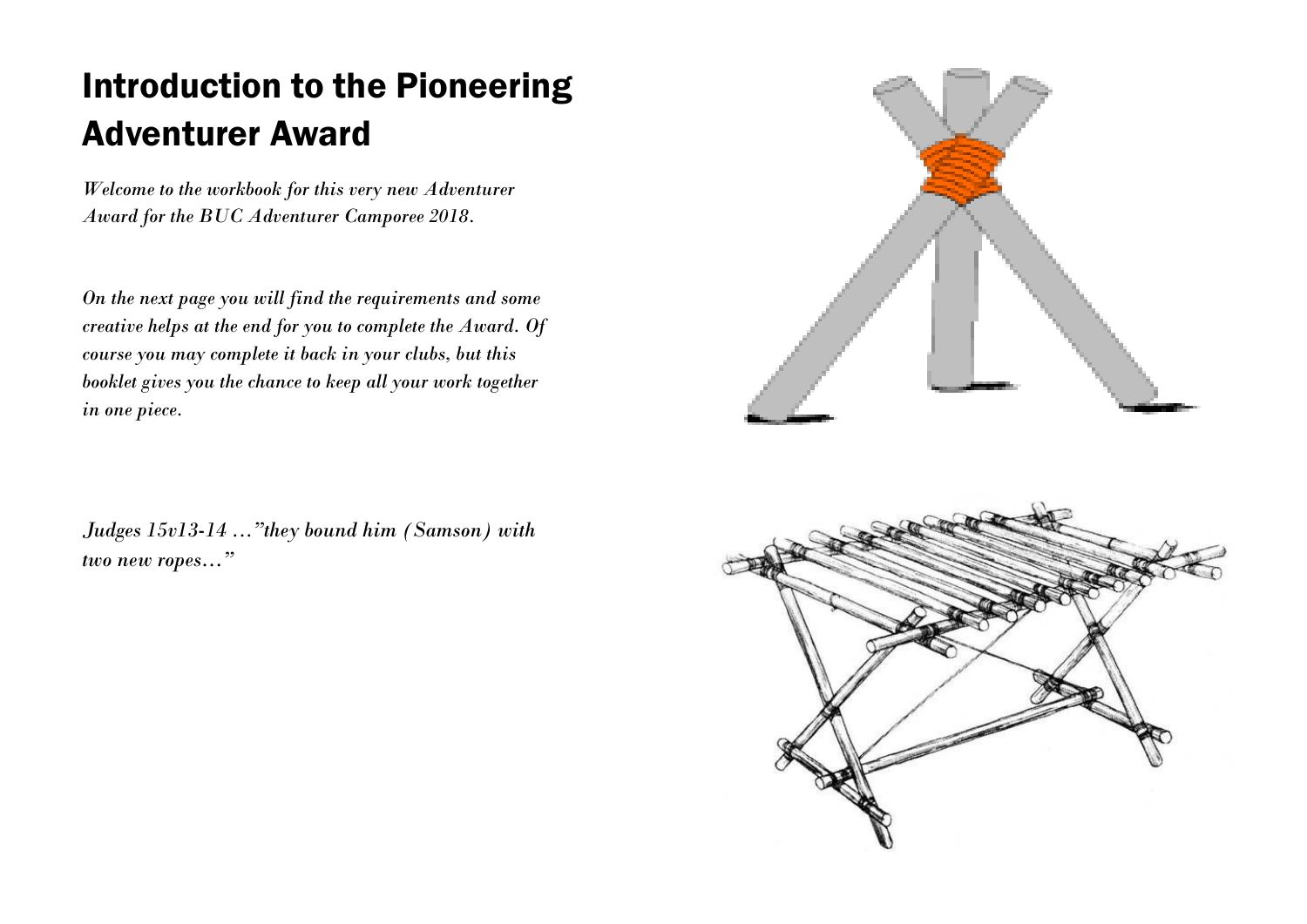

## Requirements

- *1. What is Pioneering?*
- *2. Learn how to tie the following knots*
	- *a. Clove Hitch*
	- *b. Round turn and two half hitches*
- *3. Learn how to do the following 2 lashings*
	- *a. Figure of 8/tripod lashing*
	- *b. Square lashing*
- *4. Build the following structures using the knots and lashings you have learned*
	- *a. Tripod*
	- *b. Simple camp table*